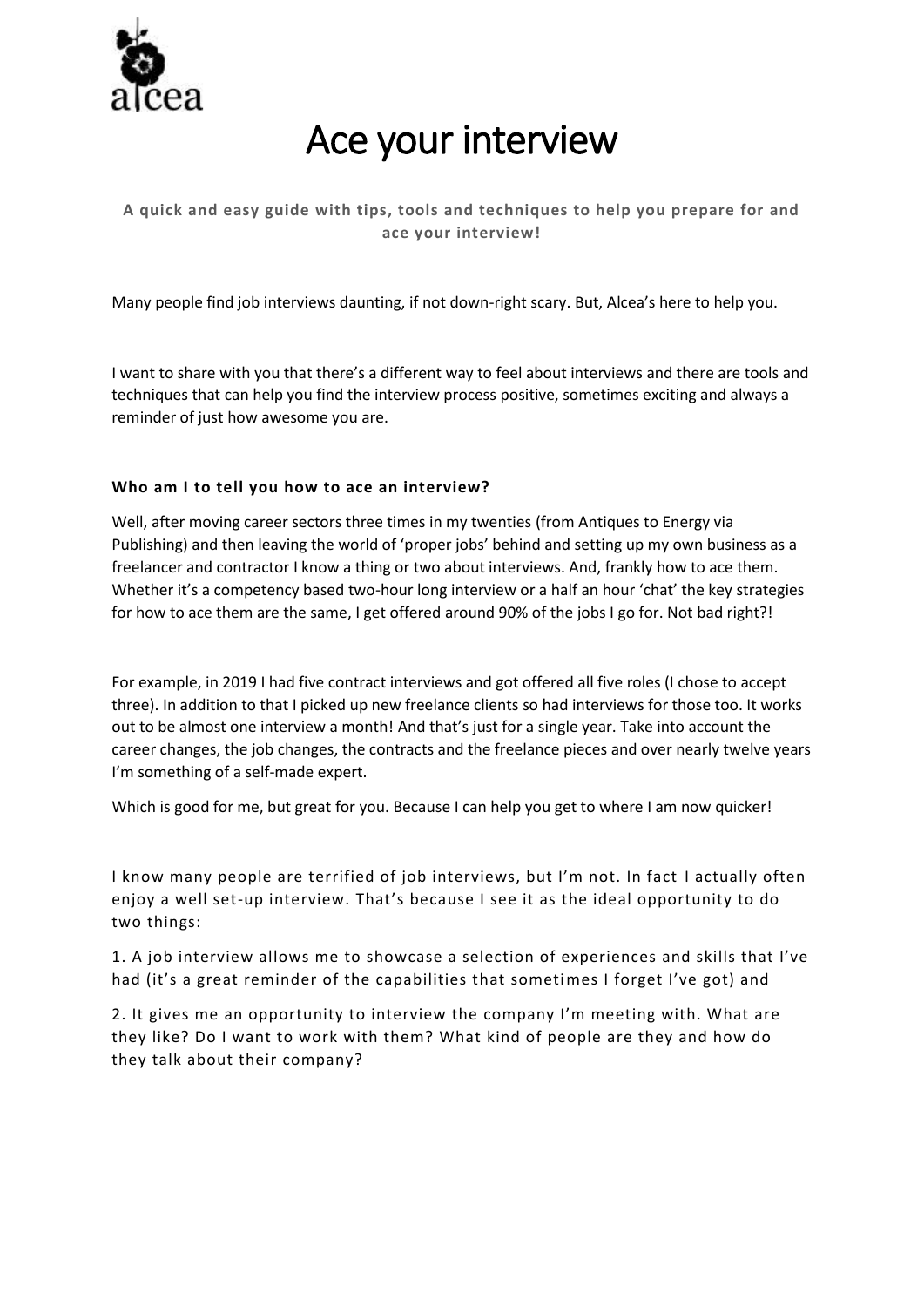

You see I don't ever think that an interview is a scenario where all the pressure is on you, the interviewee. Yes, the focus is on you to be the best version of yourself and to showcase articulately, warmly and professionally why the package you're presenting (your personality, your capabilities and your experiences) are the right fit for the role on offer.

The one thing most people forget is that there's also pressure on the interviewer to represent the company in such a way that it makes it a desirable place for you to work. And, this is the thing to remember – the interview is a two-way discussion!



## **What does an interview gives you the opportunity to showcase…?**

But, to pick hairs slightly – the interviewer wants to see the professional version of you and that's a mix of your personality, your skills and of course your experience. It's a combination of all these things that make you the right fit for the role.

On paper you might be the perfect candidate but if your personality doesn't feel like it'll be a good fit for the business, team or wider culture then you'll struggle. And, that's not to say that that's a bad thing. I've gotten jobs where my personality didn't fit in with the wider culture and whilst it can be a brilliant career move in my experience it doesn't lead to a happy ever after in terms of a long standing role.

The fact you've got an interview is a great sign that your skills and experience on paper look great. So, the interview is the time to build on that positive impression and bring all three aspects together.

Think of it like this, your CV and application is all old school black and white TV but the interview is an opportunity for you to shine in bright cinematic technicolour.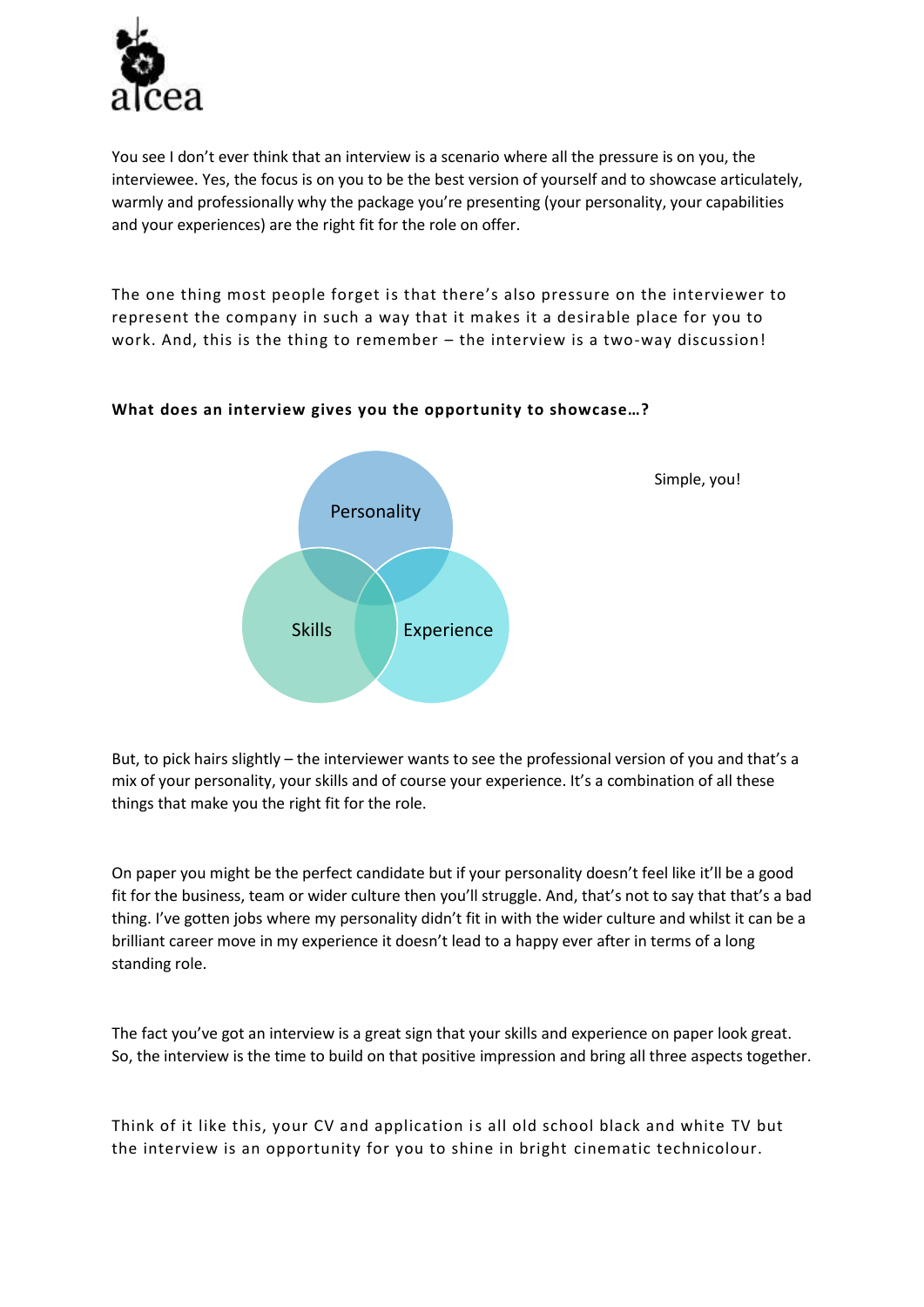

So how do you know if you're personality, skills and experience are right for the role and that the company is right for you? Well, it all comes down to preparation and research.

## **Time to prepare: Before the Interview**

Ok, you've done great so far, you've done the work to get an interview. Which means your CV has showcased your skills, experiences and interests to a point that the company wants to meet with you. Now is the time to use a different set of skills… you can no longer rely on the paper work, now is the time to show who you are in person. For that you need to have a different set of skills and techniques up your sleeve to draw on. Very few people are naturally great at interviews; it's a combination of learning particular techniques and skills and then practicing.

Ok let's break it down, here's a checklist for you – tick off as you prepare for your interview.

☐ **Do your research**. **Part 1:** Find out everything you can about the company. Google them, find out if they've been featured recently in the news, and if so what for.

☐ **Do your research**. **Part 2:** Get social, most companies now will have some form of social media footprint. So hop onto all the channels you can think of; Linked In, Facebook, Twitter and Instagram



are the most common platforms used by businesses. Read the style of language, the content and see what the comments are from customers who've engaged. Is it a different type of language to their website? Are they polite? Are they funny? Use this to build your picture of the company.

☐ **Do your research. Part 3:** Linked In is your friend. Now's the time to search out the names of the people who will be interviewing you. Knowledge is your friend here, what does their profile say about them as people? Are there any links you have or interests you share? Building connections with some polite chit chat at the start of the interview can help settle nerves and build some rapport – all essential for landing that job!

☐ **Do your research. Part 4:** If you've used a recruiter to find the role then they're there to help you. So, if they're good they'll automatically send you information to help you prepare, the job description, some pointers on the style of questions likely to be asked, the names of the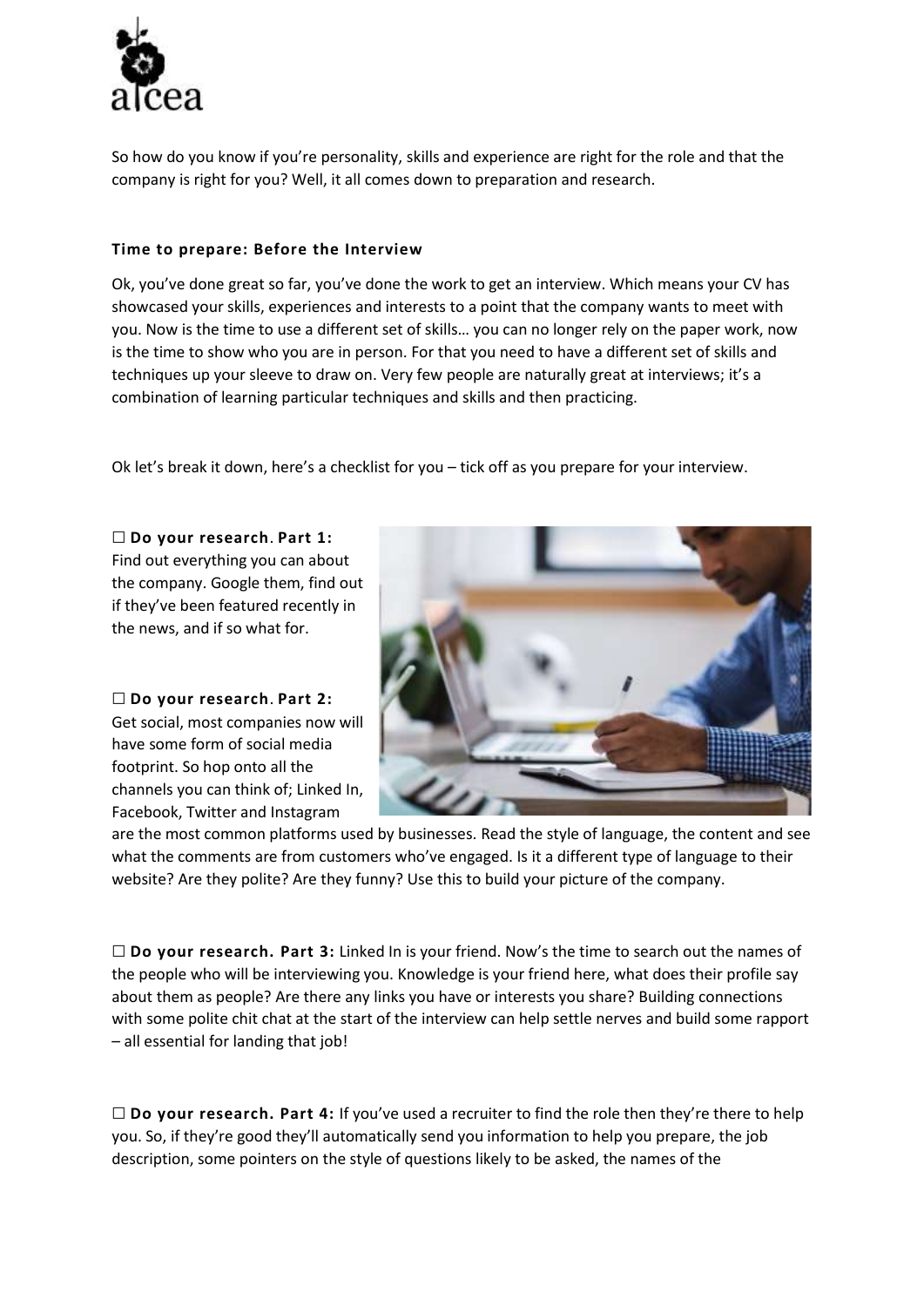

interviewers. But don't be afraid to ask for more. Do they know any key aspects about the role or the company that can help you build up a clearer picture of the company? Knowledge is power.

☐ **Dress to impress.** Now this can mean different things to different people and it can also flex between the corporate and culture expectations of where you're interviewing. So, my main tip here is to find out what the norm is for the workplace and go for a smarter than normal version of that. So that could mean you're in a full on suit or it could mean you're in black jeans and a blazer. If in doubt though – always go smart! Also, if cash flow is an issue and you're worried about finding the right outfit, charities like [Smart Works](https://smartworks.org.uk/) are out there to offer help.



☐ **Arrive early**. Lateness for an interview just sends all the wrong messages. Don't shoot yourself in the foot before you've even started answering the questions.

☐ **Time to Power Pose:** Have you heard of Amy Cuddy? Well if you find interviews nervewracking then she's the woman you need along with her [power poses](https://www.ted.com/talks/amy_cuddy_your_body_language_may_shape_who_you_are?utm_campaign=tedspread&utm_medium=referral&utm_source=tedcomshare) which have been proven to boost confidence and self-esteem.

☐ **Get rested:** Rest is essential for a rested mind and a calm body ahead of the interview.

#### **This is your time to shine: In the Interview**

☐ **Meditate**: Breathing exercises before the interview can be really calming. This will slow down your heart rate, centre you and will help you get calm – particularly helpful if you're anxious and worried the nerves will get the better of you.

☐ **Smile:** it's really that simple. **Shake hands and break the ice:** (Or a new-norm coronavirus greeting – I'm not sure these have been formalized as yet…) and take a few minutes to make small talk. Chat about the weather if you have to but break the ice with a nice and easy topic.